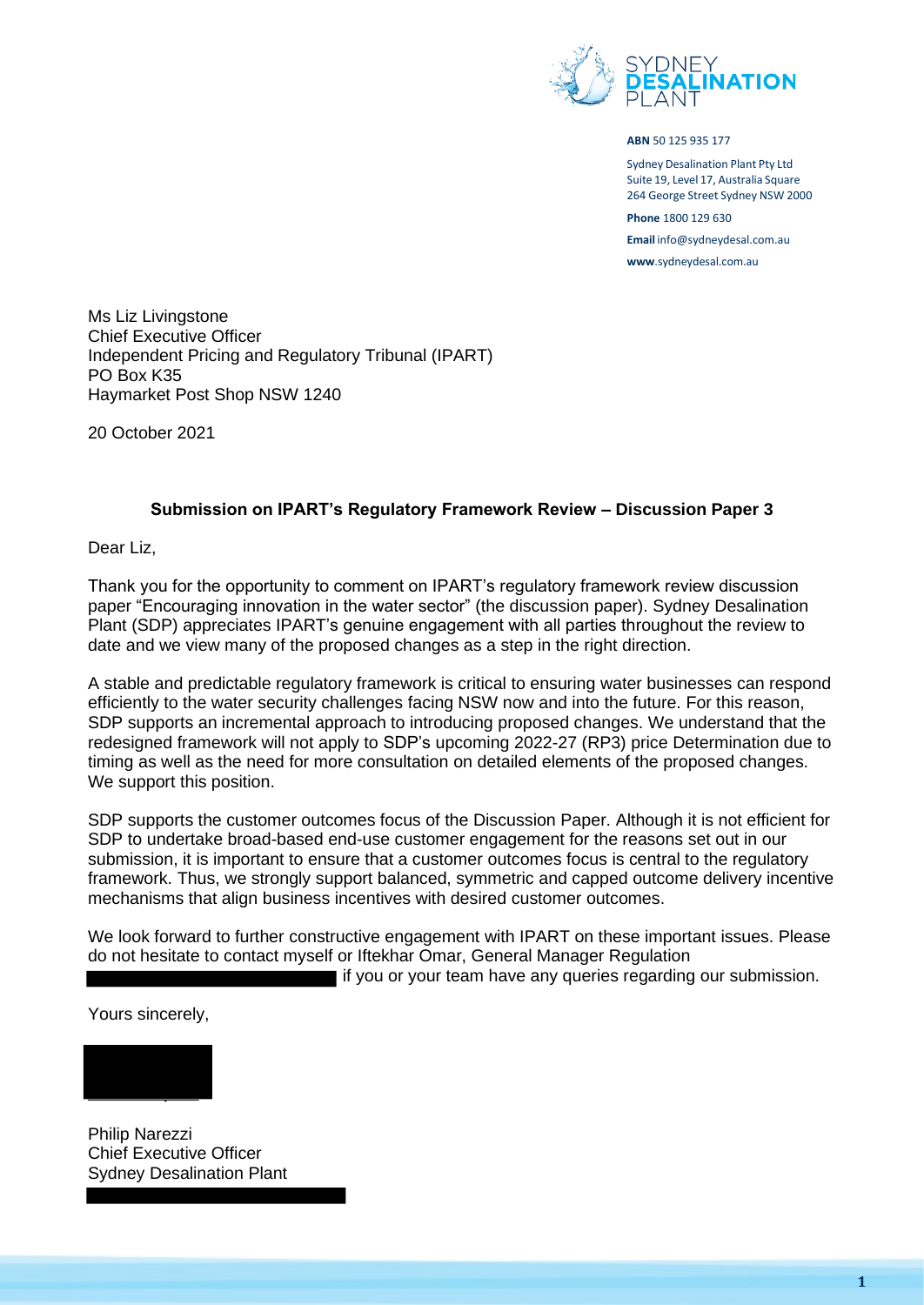



SDP submission on IPART Discussion Paper 3 Review of the regulatory framework for water businesses in NSW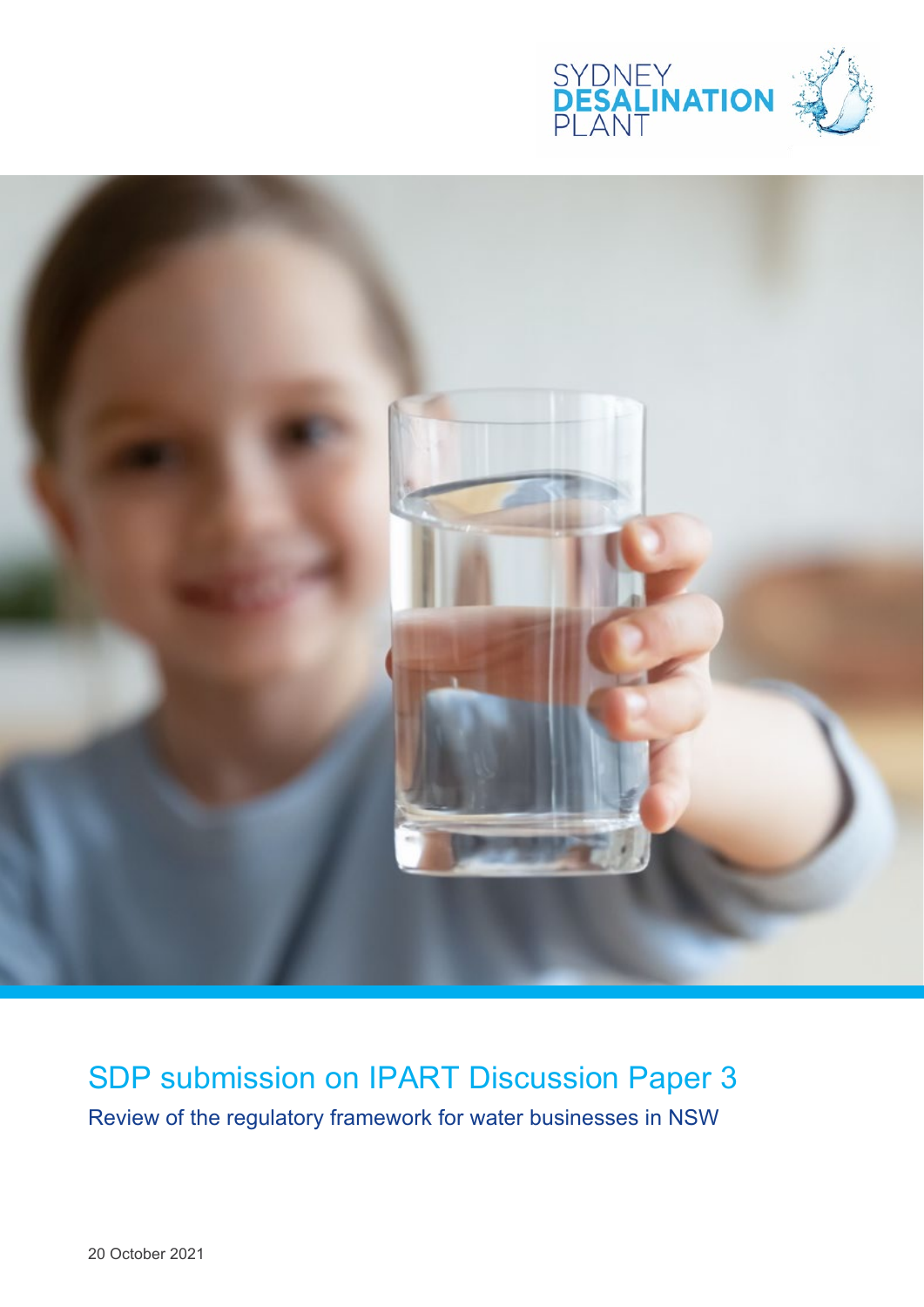#### **An appropriate citation for this paper is:**

SDP Submission - IPART Regulatory Framework Review Discussion Paper 3

#### **Sydney Desalination Plant Pty Limited**

ACN 125 935 177 Suite 19, Level 17 Australia Square 264 George Street Sydney NSW 2000

Phone: +61 2 8599 8534 Website: www.sydneydesal.com.au

Enquiries about this report should be directed to:

## **Iftekhar Omar**

General Manager Regulation Phone: 1800 129 630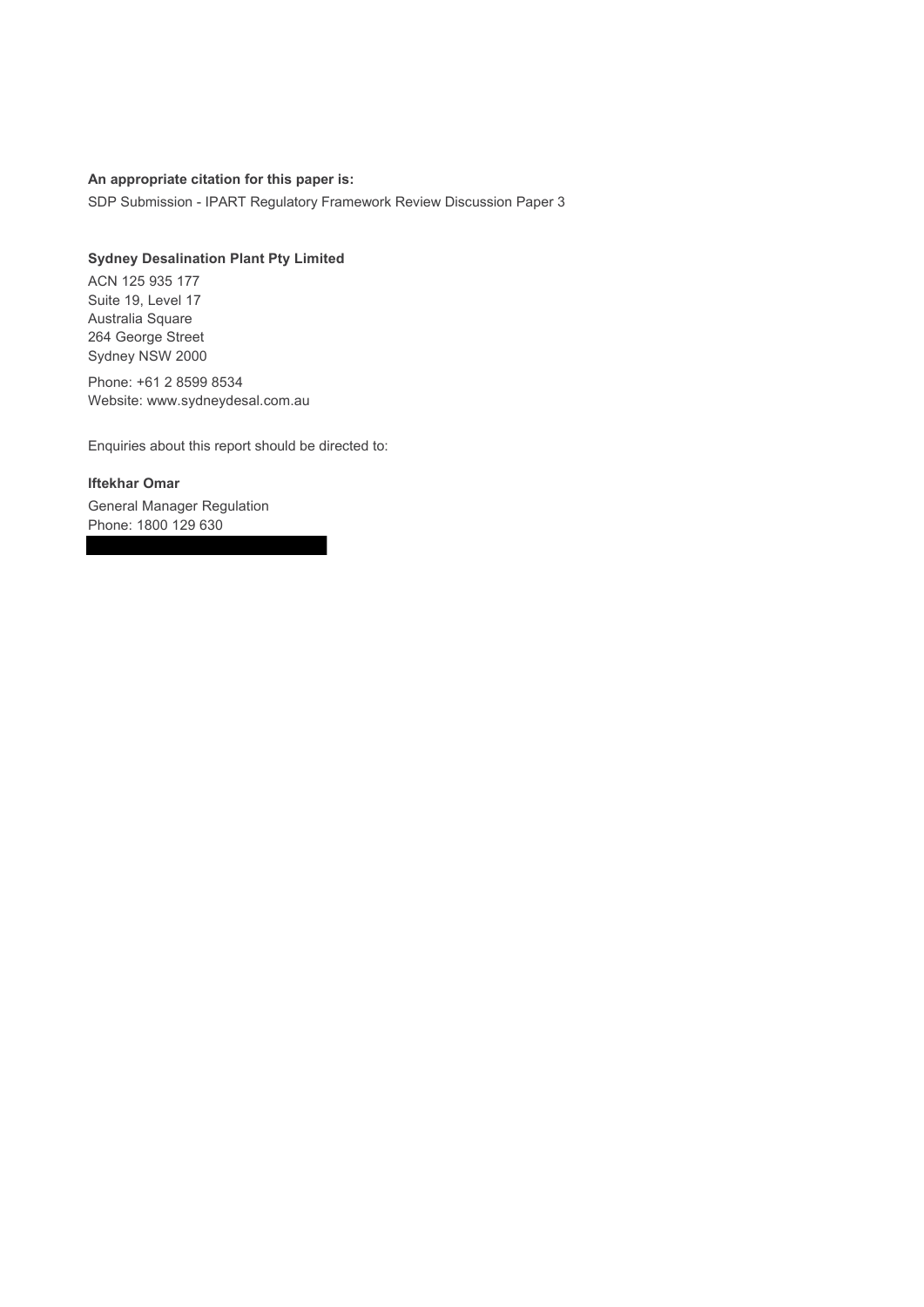# Table of contents

| $\mathbf{1}$ . |                                                                                           |  |
|----------------|-------------------------------------------------------------------------------------------|--|
| 2.             |                                                                                           |  |
| 2.1            | Financial rewards and penalties should not be tied to IPART's assessment of SDP's pricing |  |
| 2.2            | We seek clarification of IPART's expectations of SDP for customer engagement4             |  |
| 3.             |                                                                                           |  |
| 3.1            |                                                                                           |  |
| 3.2            | We seek further information and consultation on the ex-post incentive schemes5            |  |
| 3.3            | Ex-post incentive mechanisms should be accompanied by appropriate risk management         |  |
| 4.             |                                                                                           |  |
| 4.1            |                                                                                           |  |
| 4.2            | We seek further information on when and how IPART would conduct more targeted             |  |
| 4.3            |                                                                                           |  |
| 5.             |                                                                                           |  |
| 5.1            |                                                                                           |  |
| 5.2            |                                                                                           |  |
| 6.             |                                                                                           |  |
| 6.1            |                                                                                           |  |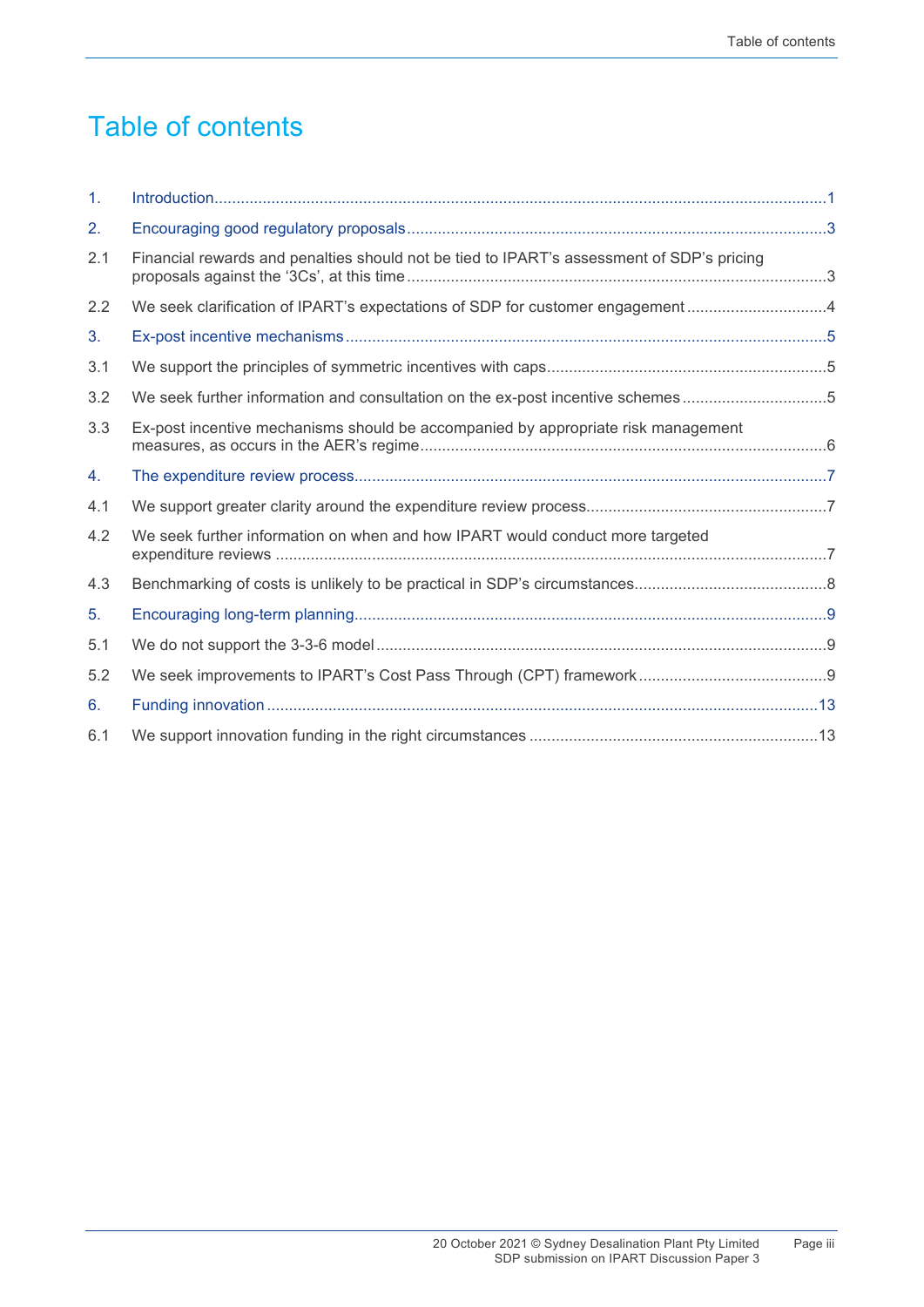# 1. Introduction

Sydney Desalination Plant Pty Limited (SDP) welcomes the opportunity to respond to IPART's Discussion Paper *Encouraging Innovation in the Water Sector*, August 2021 (Discussion Paper). We understand that the revised framework will not apply to SDP's next price determination for 2022-27 (RP3) and we support this position.

IPART has put forward an ambitious package of potential reforms, drawing on elements of other economic regulators including the Australian Energy Regulator (AER), Ofwat in the UK and the Victorian Essential Services Commission (ESC).

In further considering and potentially implementing its proposed reforms, we request that IPART:

- **Adopts a cautious and consultative approach** elements of the AER's framework such as efficiency incentive schemes, for example, have been developed over a long period of time, involving extensive stakeholder consultation. It will be important that IPART consults extensively with regulated businesses and other stakeholders in further considering and developing the detail of its proposals.
- **Holistically considers the broader framework and regulatory package** for example:
	- o the AER's Efficiency Benefit Sharing Scheme (EBSS) and Capital Expenditure Efficiency Sharing Scheme (CESS) are complemented by comprehensive cost pass through and contingent project mechanisms. Similarly, longer determination periods across a range of sectors are supported by mechanisms to efficiently manage cost and revenue risk.
	- o the ESC provides not just financial incentives for good proposals, but also provides administrative incentives for high quality regulatory proposals by allowing for streamlined and targeted reviews – without undertaking complex cost benchmarking.
- **Considers the differences in the entities that it regulates and tailors its approach accordingly** we are a privately owned single asset business, whose services and operations are highly unpredictable, subject to a simplified, regulated pricing structure which must account for this unpredictability, yet subject to a comprehensive water supply agreement (WSA) with our single customer (Sydney Water) which is itself a regulated monopoly. We are highly motivated to pursue efficiency gains within these constraints. We query how some elements of IPART's proposal, including its potential assessment of our pricing proposals against numerous customer principles, would apply to SDP in the future.
- **Identifies the priorities for improvements to its regulatory regime and focuses on these**. IPART has proposed a comprehensive reform package that will take some time (and cost) to fully implement. We urge IPART to identify the priority areas for reform and improvement, and target these over the short to medium term. In our view, priorities are for IPART to:
	- o **Allow for streamlined and targeted expenditure and pricing reviews** and provide upfront clarity about how it would assess whether a proposal qualifies for such a review and how such a review would occur in practice. We consider that IPART can provide this strong incentive for high quality regulatory proposals, with significant benefits, without the need for complex benchmarking.
	- o **Provide enhanced upfront clarity in general about how it will assess expenditure proposals**.

Page 1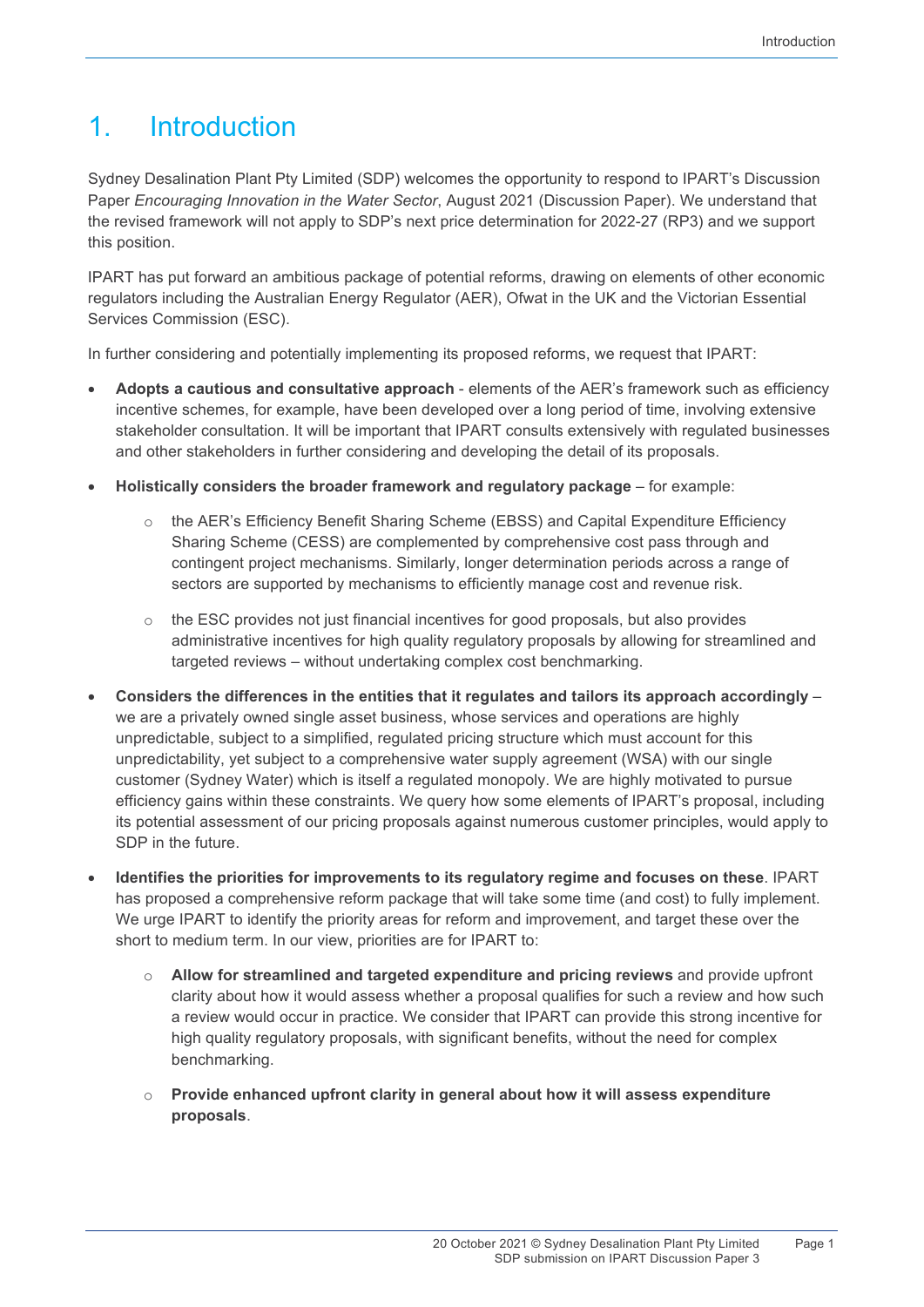- o **Ensure that its existing approach to applying incentive mechanisms are consistent with best practice principles** before introducing new mechanisms– including that they are proportionate, symmetric and capped. Currently, SDP faces an abatement mechanism that is not capped, proportionate, nor symmetric and in our view does not meet many of the principles set out by IPART in its Discussion Paper.
- o **Enhance the cost pass through (CPT) framework** to allow it to conduct in-period assessments of the efficient costs of specific CPT events that are beyond the control of the business and consistent with a holistic risk management framework, to ensure prices reflect efficient costs over the course of the determination period without compromising incentives for businesses to efficiently manage risks.

The following sections outline those elements of IPART's proposed package that we support, those that we do not support and areas where we seek more information and consultation.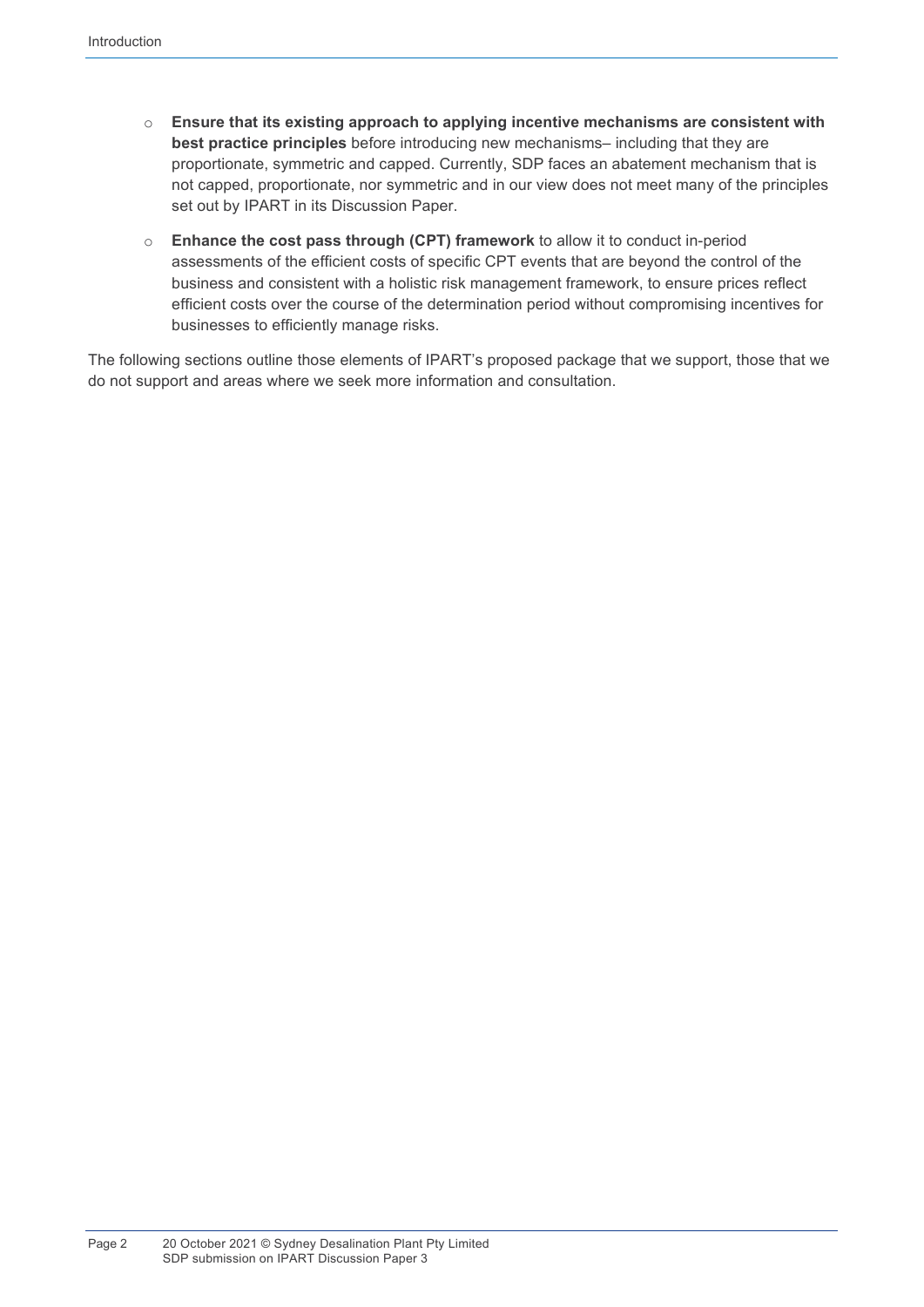# 2. Encouraging good regulatory proposals

We support IPART's goal of providing clearer upfront guidance about its expectations of pricing proposals and how it will assess those proposals. This is important for providing required levels of investment certainty, promoting innovation and efficiency gains, lifting the performance of the sector, and enhancing customers' interests over the long-term.

IPART's explanation of its assessment principles and Appendix B of the Discussion Paper provide a good starting point for it to consult upon and develop further upfront guidance to water businesses about its expectations and the principles and criteria against which pricing proposals will be assessed. However, it will be important for IPART to tailor its principles and assessment criteria to the different circumstances of the different businesses that it regulates.

We also support IPART's principles that focus on achieving the best outcomes for customers and the community over the long-term. This includes, for example, customer choice pricing – which recognises that, in the right circumstances, a flexible approach to pricing can deliver the best outcomes for customers, rather than an overly prescriptive or rigid approach. We note that SDP has successfully implemented customer choice pricing over the last 18 months in response to water quality risks arising from bushfires and flood. This has involved supplying water to Sydney Water and being available to ramp up supply if called upon, with the costs of this requested and tailored service being recovered through negotiated pricing agreements.

However, as outlined below, we do not support financial rewards and penalties tied to IPART's assessment of SDP's pricing proposal against the '3Cs', at this time. We also seek clarification from IPART on its expectations of SDP regarding customer engagement given the role of SDP and its regulatory and operating environment.

## **2.1 Financial rewards and penalties should not be tied to IPART's assessment of SDP's pricing proposals** against the '3Cs'**, at this time**

Given current circumstances, SDP should not be subject to financial rewards and penalties tied to IPART's assessment of its pricing proposal against the '3Cs'.

IPART's proposed grading regime is focused on incentivising regulated businesses to understand what their customers value and reflecting this in their pricing proposals. The implication is that businesses would be financially rewarded or penalised, in large part, based on their customer engagement in developing their pricing proposals. However, SDP currently has only one customer (Sydney Water) and there are already formal, well-established means for that customer and the NSW Government to determine what services SDP provides, and how it provides those services. This is illustrated by:

- the NSW Government's current process of developing, and consulting on, the Greater Sydney Water Strategy (GSWS), with the [draft GSWS](https://www.industry.nsw.gov.au/__data/assets/pdf_file/0017/470501/draft-strategy.pdf) out for public consultation and proposing a new operating regime for SDP whereby it would be always available.
- the WSA explicitly recognising that SDP and Sydney Water can negotiate agreements to mitigate public health incidents and that SDP's reasonable costs be recovered.

We note that IPART's '3Cs' principles could still be used to guide and assess our pricing proposals, provided they are suitably tailored to SDP's circumstances (see section below). Further, to provide incentives for good regulatory proposals we consider that IPART should focus on providing enhanced guidance and clarity around its expenditure review process, and 'rewarding' high quality proposals by undertaking more streamlined and targeted expenditure reviews rather than the typical detailed review.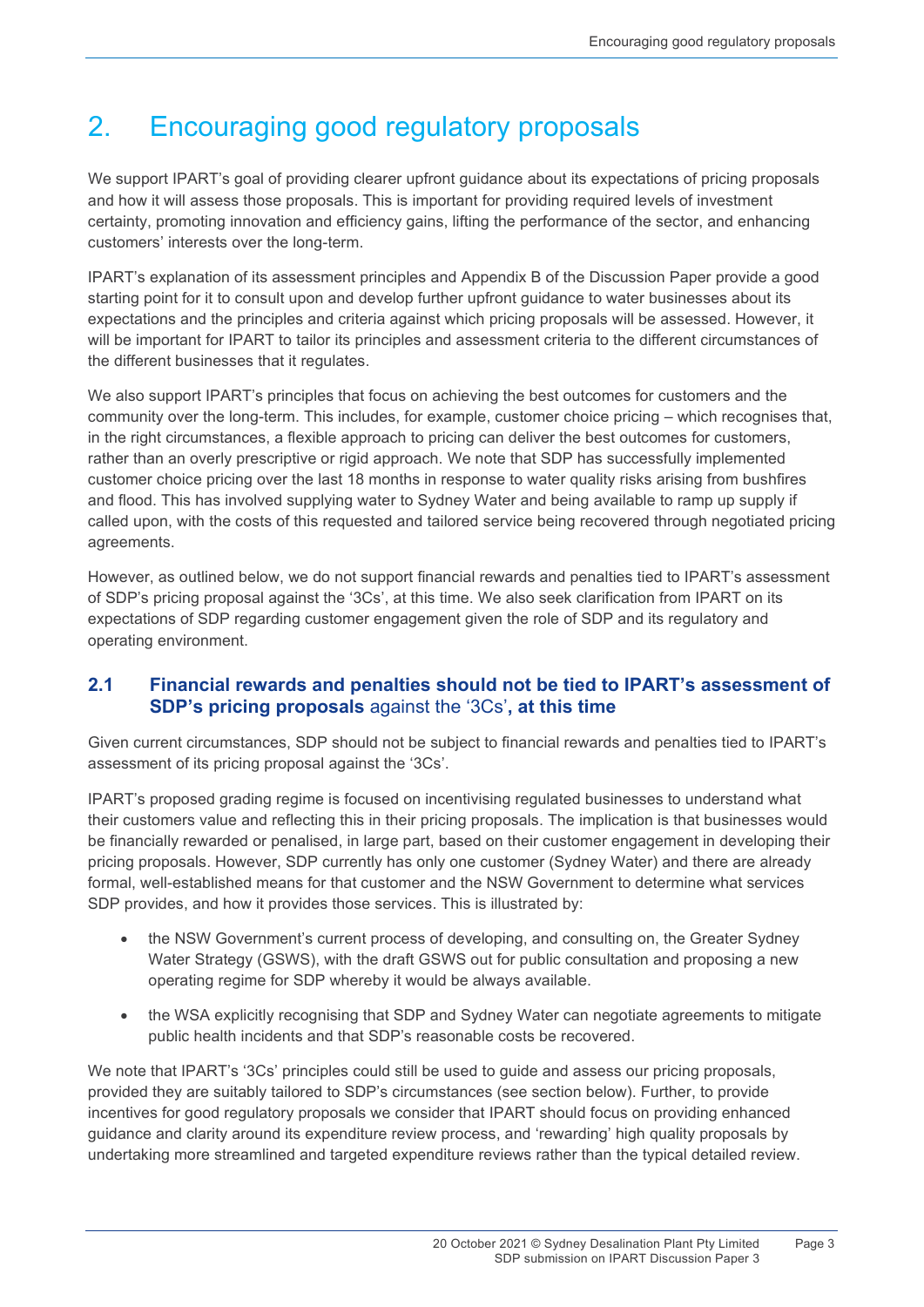In discussing the expenditure review process, IPART suggests that this could occur over the longer-term, after it has enhanced its collection of data and developed benchmarking models. However, the ESC has demonstrated that streamlined assessment processes and targeted expenditure reviews – to provide incentives for high quality pricing proposals – can be implemented without detailed data collection and complex benchmarking models.

## **2.2 We seek clarification of IPART's expectations of SDP for customer engagement**

IPART's Discussion Paper rightly places focus on customers, including customer engagement However, given SDP's unique role, operating environment and regulatory constraints, direct end-use customer engagement is unlikely to be efficient for SDP. Engagement with our single customer, Sydney Water, is already a significant driver of our levels of service:

- Unlike other water businesses regulated by IPART, SDP has one wholesale customer (Sydney Water) – which has significant influence over the levels and nature of service that SDP provides, and this influence is reflected in its long-term contract with Sydney Water, the Water Supply Agreement.
- As outlined above, there are well-established mechanisms for Sydney Water and/or the NSW Government to determine how SDP operates – in fact, the current GSWS is focused on determining the optimal operating regime for SDP for the benefit of the entire Sydney community
- We would expect IPART would want SDP to operate in a way that enhances the long-term interests of end-use water customers (i.e. Sydney Water's own customers), not Sydney Water's own interests per se, but Sydney Water (not SDP) should be responsible for understanding its own customers' needs and reflecting this in its pricing proposal to IPART.

We seek clarification from IPART about its ongoing expectations of SDP regarding customer engagement.

Related to this, if the upfront assessment and grading of pricing proposals was to apply to SDP, in our view a strict requirement to demonstrate 5% improvement in customer value would be problematic, particularly because SDP is limited by its Operating Licence in the range and quality of services it can provide. Although we agree with the importance of enhancing customer value, strict rules on quantification are likely to be difficult to implement. If IPART proceeds with a strict 5% improvement in customer value requirement, we seek clarity on how this would be calculated.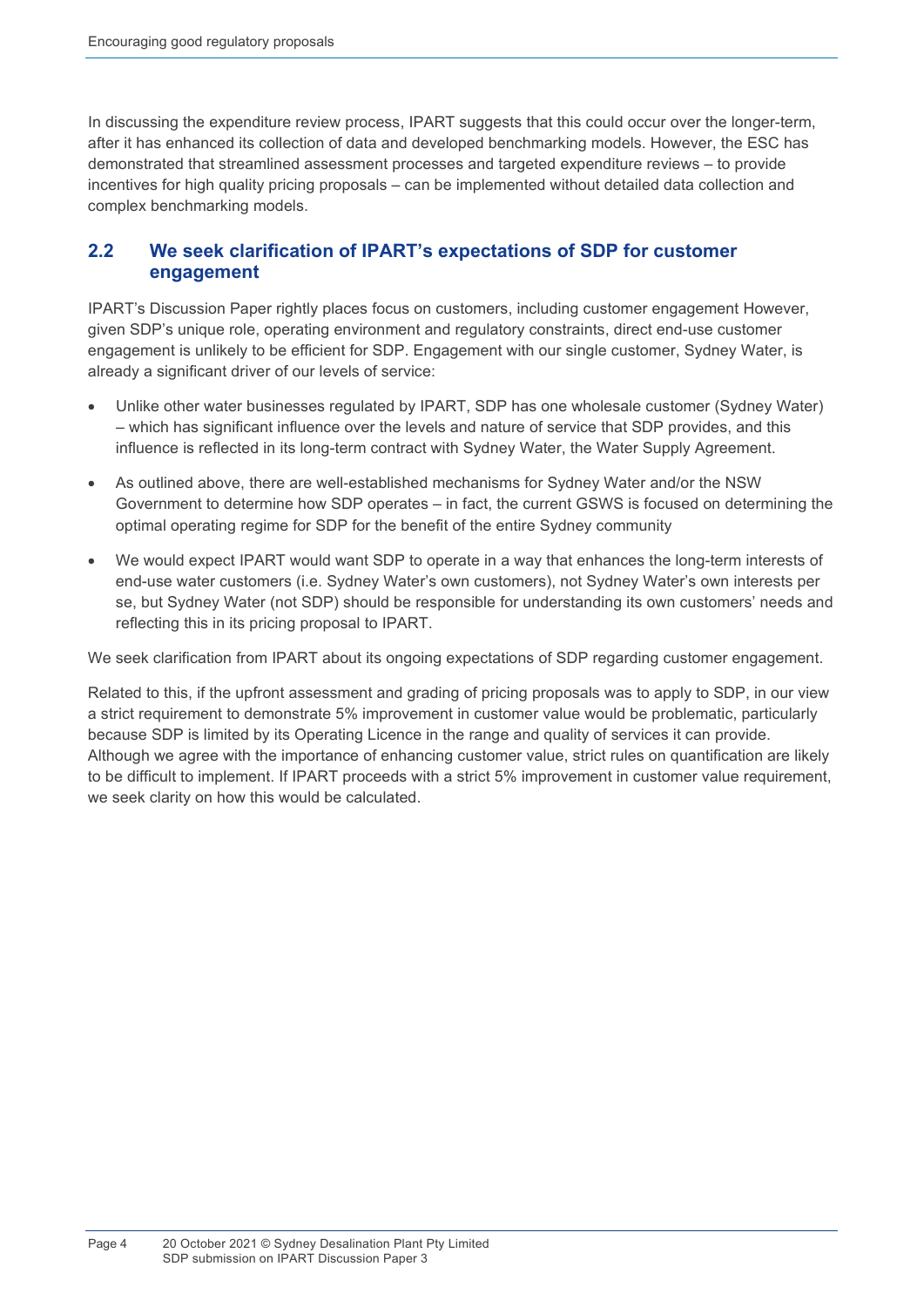# 3. Ex-post incentive mechanisms

## **3.1 We support the principles of symmetric incentives with caps**

We support IPART's key principles of its financial and performance incentive schemes, namely that they should be balanced, symmetric and be subject to caps. This is important for providing appropriate incentives to regulated businesses, and not imposing undue risk on them or their customers.

We note that this is in contrast to SDP's current abatement mechanism (a form of IPART's proposed outcome delivery incentive scheme), which has no cap on financial penalties and is asymmetric (i.e., no ability for SDP to be rewarded for outperformance). SDP supports development of a single clear servicebased incentive scheme that aligns to the new levels of service that we expect will be implemented for SDP as part of the GSWS, one that is balanced, symmetric and be subject to caps. SDP believes one single service based mechanism should apply to each business.

If the existing abatement mechanism is to be used as the outcome delivery incentive mechanism for SDP, moving forward the mechanism should be amended to ensure it is balanced, symmetric and subject to reasonable caps.

We support IPART's objectives to provide enhanced incentives to innovate and pursue efficiency gains that are in the long-term interests of customers.

## **3.2 We seek further information and consultation on the ex-post incentive schemes**

Before expressing a definitive view on IPART's proposed ex-post incentive mechanisms, we seek further consultation and information from IPART on the detail of its proposed Efficiency Benefits Sharing Scheme for operating expenditure (EBSS), Capital Expenditure Efficiency Sharing Scheme (CESS) and Outcome Delivery Incentive (ODI) scheme and how would be applied in practice.

In the past, regulators including IPART have undertaken significant consultation prior to introducing such schemes and this has enhanced their effectiveness. SDP proposes that further information and consultation should address issues including (but not limited to) the following:

- How the EBSS and CESS would account for non-controllable or efficient expenditure incurred through the regulatory period yet not reasonably foreseen at the price determination and therefore not included in the determination's expenditure allowances.
- How the EBSS, CESS and ODI would apply through various modes of SDP's operation throughout a regulatory period – including any period of negotiated or unregulated supply (as has occurred over the last 18 months).
- How IPART would factor EBSS, CESS and ODI payments (negative or positive) into its financeability assessment.
- Whether and how IPART may exercise discretion, decision rules or principles in applying the incentive mechanisms (noting that the AER has decided not to apply the EBSS in certain circumstances).
- The specific implications of the EBSS and CESS for IPART's subsequent expenditure review process.
- How an ODI might apply to SDP, and evolve over time if SDP's operating regime or required levels of service change.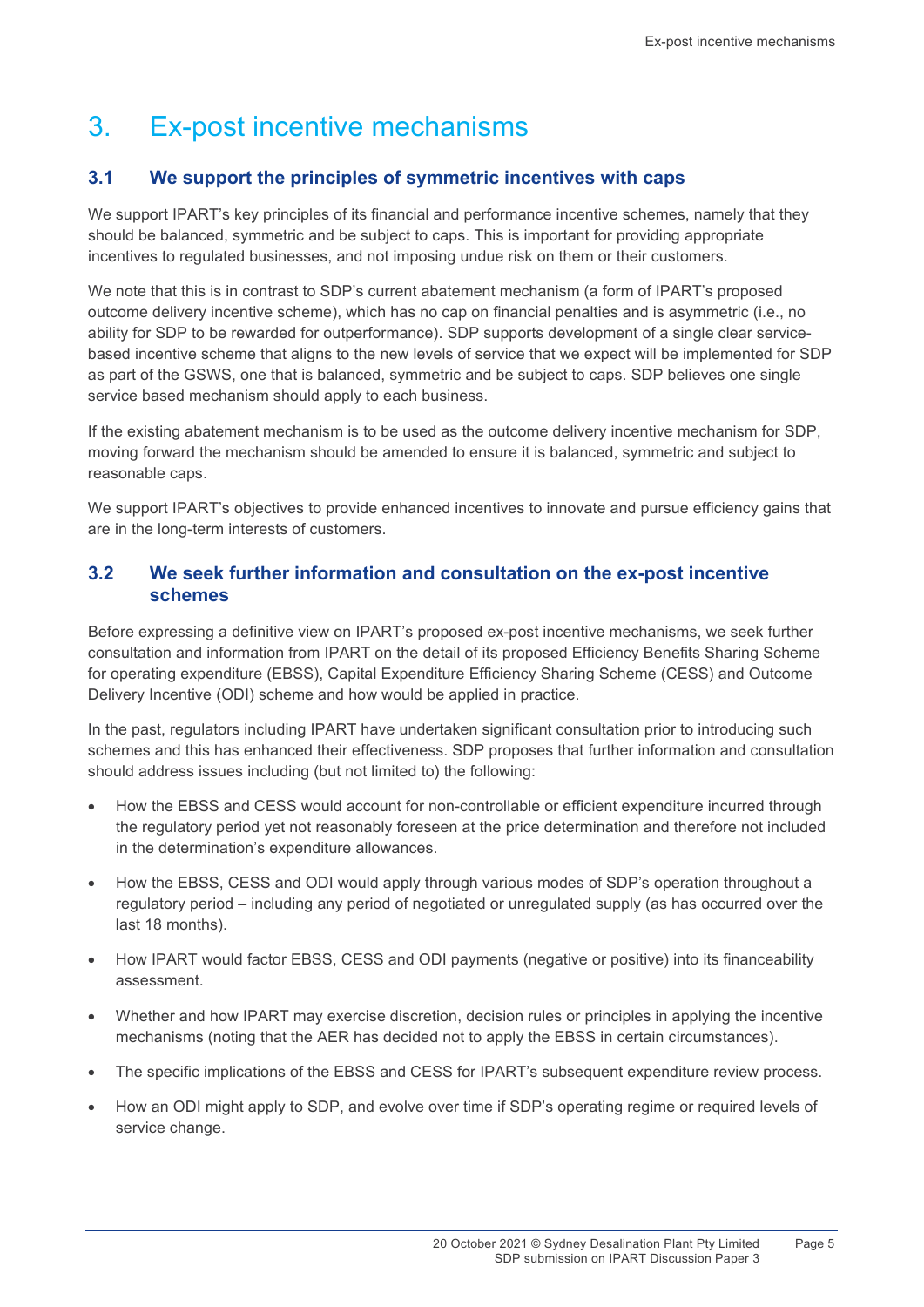- Whether the application of these schemes should be tied to a business's grading or its specific circumstances.
	- $\circ$  SDP does not consider that ex-post schemes should be tied to a particular business grading. In SDP's view, such schemes should be applied where IPART assesses it to be efficient considering the size and scope of each business, and the administrative burden that would be placed on the particular business.

### **3.3 Ex-post incentive mechanisms should be accompanied by appropriate risk management measures, as occurs in the AER's regime**

The EBSS and CESS allow the regulated businesses to hold onto a greater share of efficiency gains or losses relative to the allowances set at price determinations. They therefore rely on these allowances reflecting efficient costs throughout the determination period. If they do not, for example because of an event and cost beyond the control of the regulated business, the application of the EBSS and CESS can amplify undue gains or losses to the regulated business.

The AER's EBSS and CESS are supported by robust contingent project and cost pass through mechanisms. If IPART were to implement these schemes, it would be important for IPART to increase flexibility in the cost pass through regime. This could occur by amending the regime to allow for IPART's inperiod assessment of the costs of a pass-through event, if that event occurs, with only IPART-approved efficient costs then passed through into the regulatory cost allowance and prices within the determination period, as occurs in the AER's framework (as outlined in Section 4 of this submission). In the absence of such mechanisms, there is the potential for a regulated business to experience significant windfall gains or losses arising from costs that are beyond their reasonable control.

SDP considers it critical that incentive mechanisms provide SDP with greater accountability for those things in our control, and less exposure to windfall gains and losses for those events outside our control.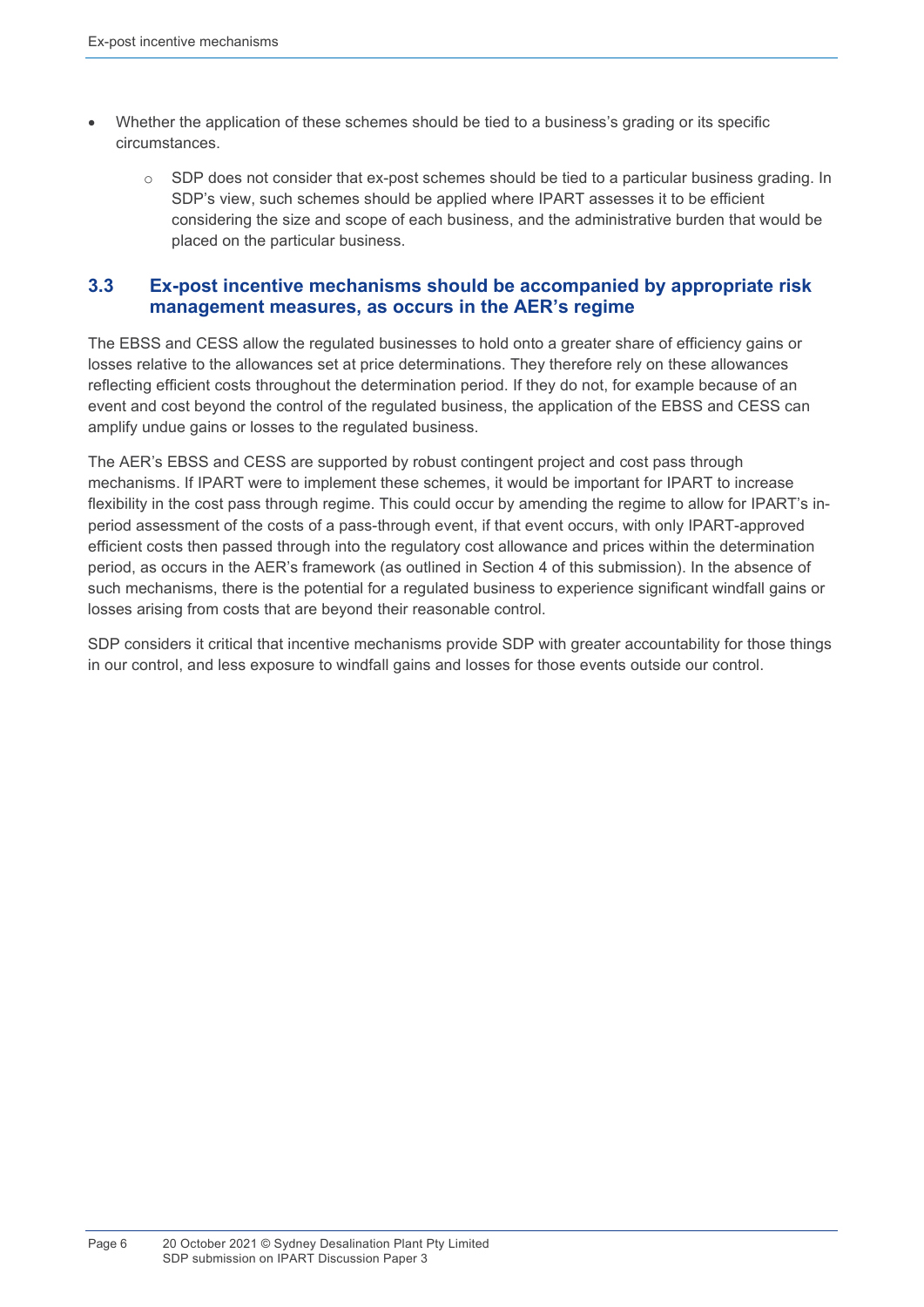## 4. The expenditure review process

## **4.1 We support greater clarity around the expenditure review process**

IPART proposes a range of changes to its expenditure review process, over the short, medium and longerterm. We recommend IPART look at ways to enhance clarity and consistency around expenditure review. With this in mind, we support several key elements and principles of IPART's proposed approach, including:

- reviewing the quality of a business's systems and processes before a pricing review.
- clarity around categories of controllable and non-controllable expenditure, and recognition of noncontrollable expenditure.
- consistent application of the base-step-trend approach to forecasting operating expenditure.
- ex-post review of capital expenditure by exception where there is a significant overspend relative to regulatory allowances.
- consideration of a business' proposed ongoing efficiency factor applied to controllable expenditure.
- the principle of more targeted expenditure reviews.

## **4.2 We seek further information on when and how IPART would conduct more targeted expenditure reviews**

IPART's Discussion Paper refers to more streamlined expenditure reviews and discusses the benefits of targeted expenditure reviews. However, it is not clear on specifically when and how more streamlined, targeted expenditure reviews would occur.

IPART's Discussion Paper appears to suggest that once it has collected better information, developed benchmarking models and the upfront and ex-post financial incentive schemes are in effect, it will be able to rely less on detailed bottom-up expenditure reviews. It states that some of its proposed changes will take time to implement, and it presents a figure showing the high level 'Evolution of the expenditure review process' from short-term, to medium-term, to long-term.

This implies that more streamlined or targeted expenditure reviews may not occur until benchmarking models are developed in the 'long-term'.

In SDP's view, streamlined expenditure reviews as outlined in IPART's discussion paper, which assess expenditure governance frameworks and focus on step changes away from baseline actual operating expenditure, would greatly enhance the efficiency of Determination processes. In our view this could be implemented straight away and to this end, we recommend that IPART:

- Provide enhanced upfront clarity around its expectations and how it will assess expenditure proposals including the circumstances in which it would conduct a streamlined or targeted review, and what this review would constitute
	- $\circ$  This could build on the principles and Appendix B in IPART's Discussion Paper (provided they can be suitably tailored for the circumstances of different businesses, such as SDP)
- Establish a framework and approach where its expenditure reviews are proportionate and tailored to the quality and nature of a pricing proposal – eg, so that high quality proposals could be subject to a streamlined/targeted review and/or review could be proportionate to the proposed increase in expenditure or prices.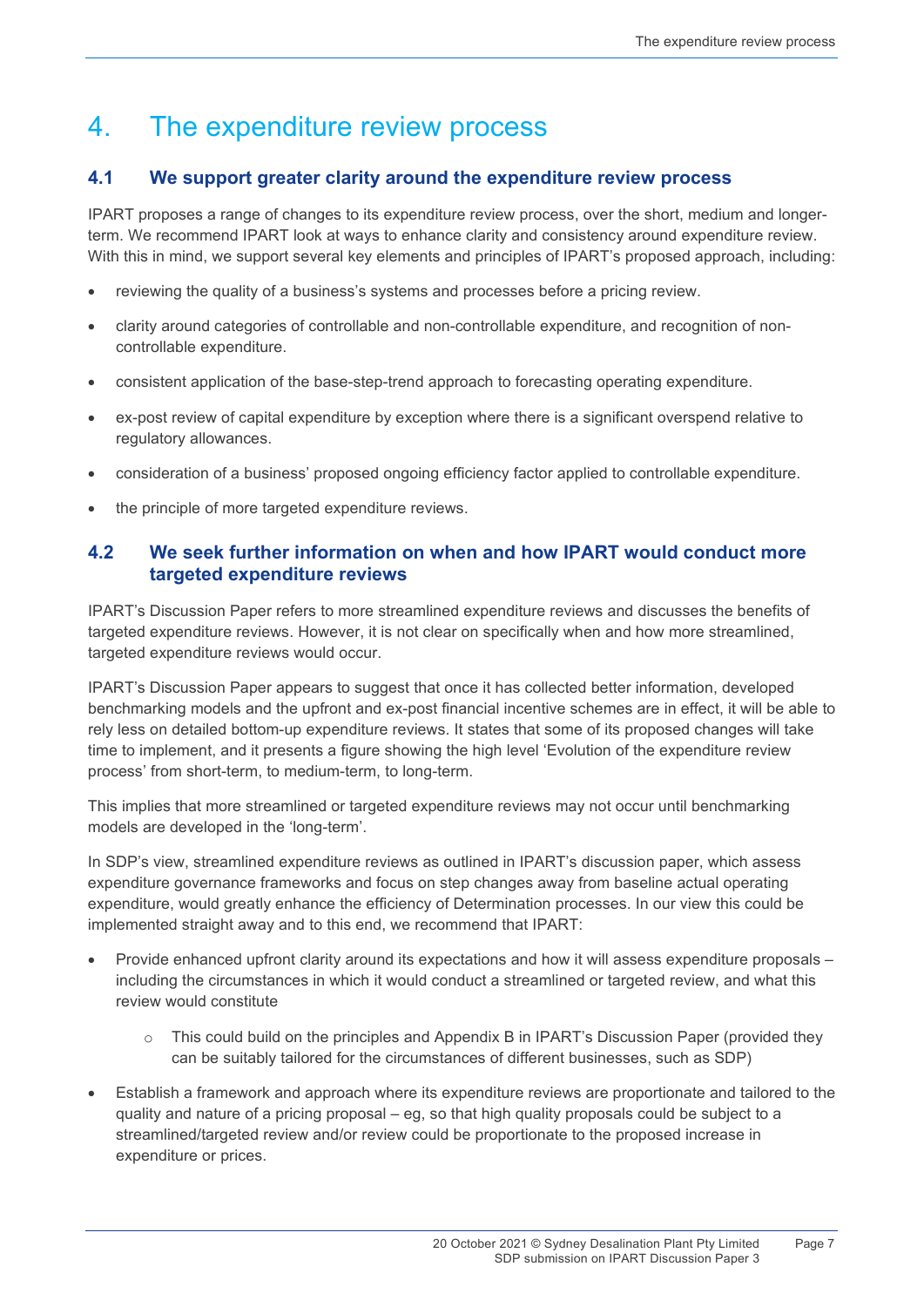Such an approach would provide enhanced incentives for businesses to submit high quality proposals (per the criteria to qualify for a targeted review). It would provide businesses with greater accountability for their pricing proposals, reduce regulatory burden, and allow IPART and the regulated businesses to target their efforts to the most complex/important

The Victorian Essential Services Commission (ESC) has shown that such an approach can be implemented without complex benchmarking models. For example, in 2018 the ESC fast-tracked four pricing proposals of Victorian water businesses. Notably, a review of the ESC's PREMO framework found that procedural incentives (i.e. fast tracking or the extent of scrutiny in expenditure reviews) was viewed by Victorian water businesses as a more powerful incentive than PREMO's financial incentives. [1](#page-11-0) 

We therefore recommend that IPART reviews the ESC's approach to fast tracking pricing proposals, with a view to implementing streamlined or targeted expenditure reviews in the short to medium term, without the need for a significant increase in information or benchmarking models.

We also note that the AER is currently consulting on its *'Better Resets Handbook*', which places a greater emphasis on high quality customer engagement and seeks to provide more clarity to regulated business on the characteristics of a pricing proposal that would be accepted or earn a targeted review by the AER.

## **4.3 Benchmarking of costs is unlikely to be practical in SDP's circumstances**

There are no comparable businesses to SDP within NSW and the other desalination plants across Australia all operate according to significantly different mandates, which drives very different cost structures. This severely limits the potential to benchmark SDP's costs in the way that other regulators such as the AER benchmark regulated business's costs. We do, however, support a categorisation of costs, particularly one that distinguishes between controllable and non-controllable costs. We also support the use of predictive models such as those that predict optimal membrane age and energy efficiency where global datasets are sufficiently deep to draw meaningful insights.

Benchmarking is data intensive, requiring sufficient depth, breadth and quality of data. For example, the AER collects data annually using Regulatory Information Notices (RINs) from the 14 electricity distribution businesses and five transmission businesses it regulates. The AER's RIN dataset contains data from 2006 onwards (i.e., 15 years in total, so far) for each company. Even with this deep dataset, the AER still needs to make significant adjustments for operating environment factors and apply judgment when making decisions, ultimately using benchmarking data as just one (not the only) source of data regarding the efficiency of proposed expenditure.

Across the water sector, differences in factors such as labour costs in different regions, terrain and topography, climate, population and network density, services and regulatory requirements all drive variances between the costs incurred by different businesses. Thus, IPART should be cautious about relying on benchmarking as part of its efficiency assessments in general.

 $\overline{a}$ 

<span id="page-11-0"></span><sup>&</sup>lt;sup>1</sup>Farrier Swier, <u>Victoria's Water Sector: The PREMO model for economic regulation</u>, Report for the ESC, March 2019, p 33.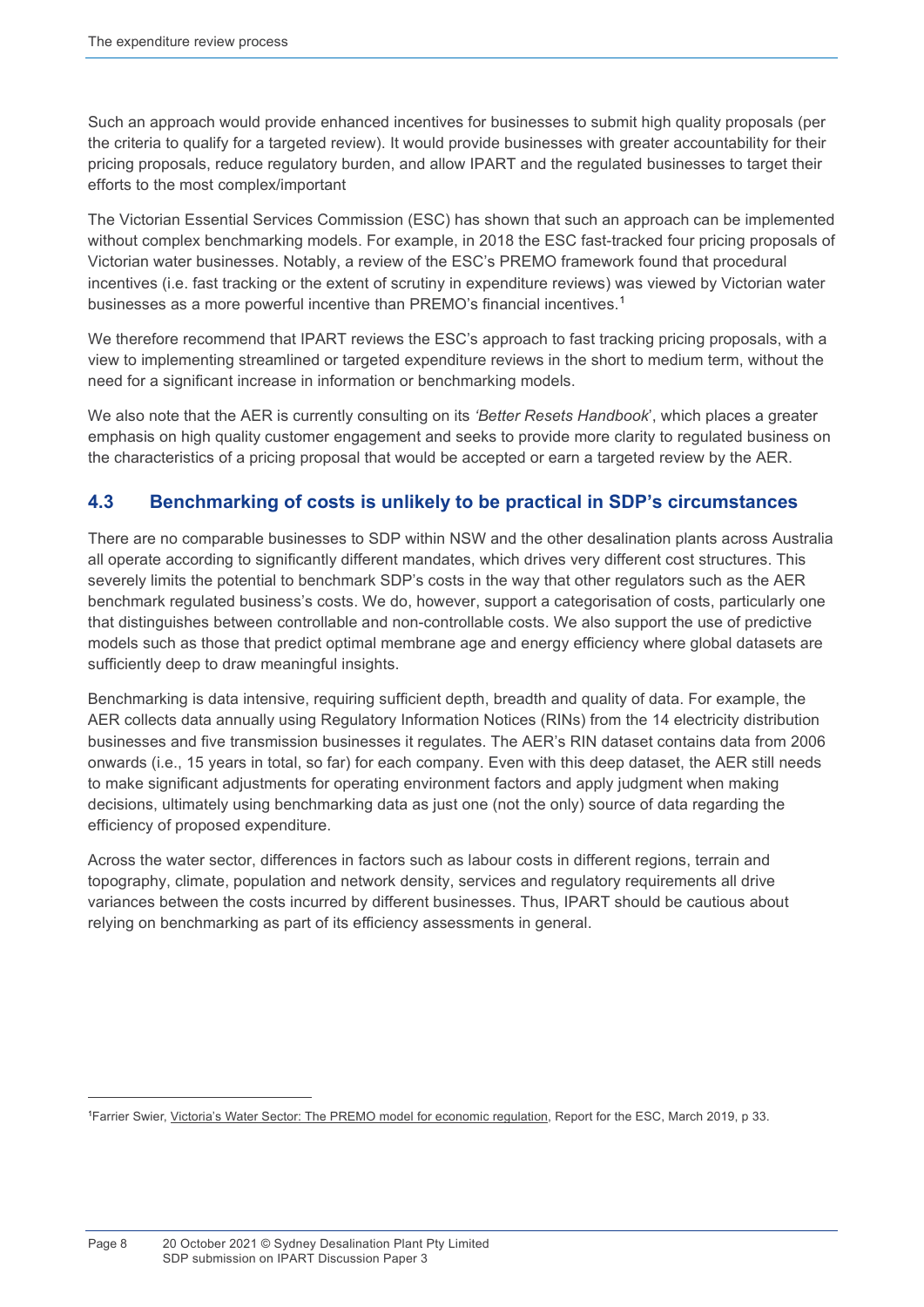# 5. Encouraging long-term planning

## **5.1 We do not support the 3-3-6 model**

To accommodate longer determination periods and longer-term planning, IPART proposes a '3-3-6' model, comprised of a 6-year determination period with a 3-year (mid-point) check-in between the regulated business and IPART.

We do not support the proposed '3-3-6' model as we consider this would introduce uncertainty and potentially increased regulatory cost and undermine the benefits of a longer-determination period. Instead, we propose a 5-year determination period consistent with current regulatory cycles for SDP. We consider this term best balances the need to manage risks and regulatory costs of a determination with the need for price stability and expenditure allowance certainty to enable businesses to plan for the long term.

We also consider that longer determination periods are best supported by a holistic risk management framework—where consideration is given to how each risk can be efficiently and holistically managed within the regulatory framework and appropriately allocated between businesses and customers—rather than 'locking in' a mid-point check-in as the primary mechanism to manage the risk that prices do not reflect efficient costs.

IPART has previously focused on revenue risk, through considering various forms of price control (including revenue caps) as well as implementing demand volatility adjustment mechanisms (where a business's price structure differs from its cost structure). There is scope to improve IPART's approach to cost risk, through enhancing its cost pass through (CPT) framework. SDP is subject to a range of cost uncertainties over a 5 year period, and IPART has already recognised that using mechanisms to manage the risk of movements *in specific costs* (such as the movement in AER approved electricity network costs) can be an efficient and effective way of ensuring prices continue to reflect efficient costs over the period, and that incentives are retained for the business to manage its costs.

Our proposed enhancements to IPART's CPT framework (discussed below) would ensure prices reflect efficient costs, the regulated business maintains incentives to optimally manage its risks and costs, there is no undue price volatility, and the business recovers its efficient costs and remains financeable. As we discussed in Section 3.3, a CPT framework of the type we propose is also an important complement to IPART's proposed EBSS and CESS – as demonstrated in the AER's framework.

## **5.2 We seek improvements to IPART's Cost Pass Through (CPT) framework**

### **5.2.1 Overview of IPART's proposed revisions to its CPT framework**

In its Discussion Paper IPART has proposed the following guidelines to underpin its cost pass-through regime:

- 1. There is a trigger event (to activate the cost pass-through), which can be clearly defined and identified in the price determination
- 2. The forecast efficient cost associated with the trigger event can be fully assessed, including whether there are other factors that fully or partially offset the direct cost of the event.
- 3. The resulting cost is assessed to exceed a materiality threshold. It must also represent a material risk for customers (in the absence of a pass-through) or a genuine financial viability threat to the business.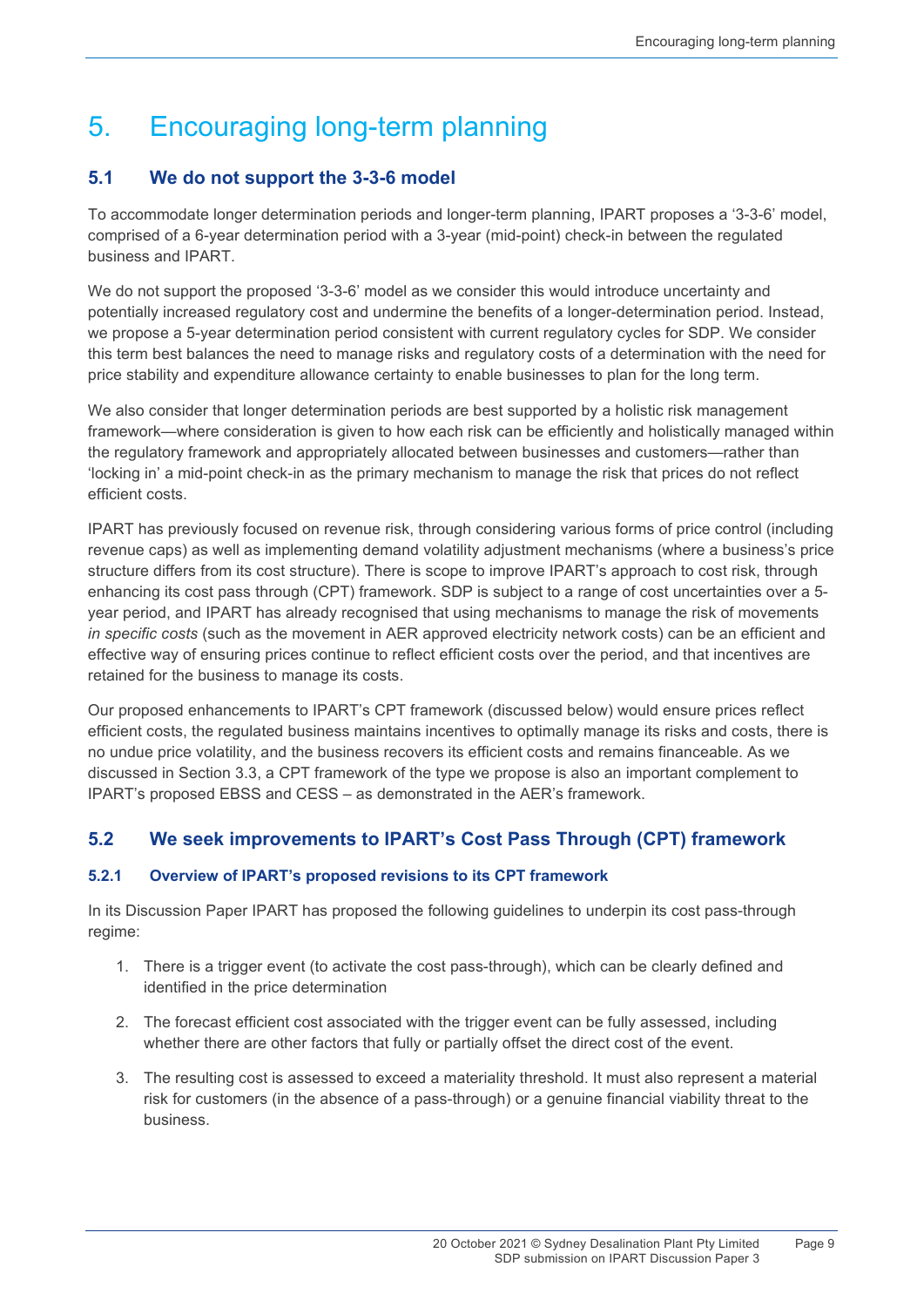- 4. The regulated business demonstrates that a cost pass-through is the most efficient and equitable way to deal with the event.
- 5. If the mechanism is triggered, there is a symmetric treatment of any over- or under-recovery of actual costs, relative to the efficient forecast cost included in the cost pass-through.
- 6. It is clear that the cost pass-through will result in customer prices that better reflect the efficient cost of service.

We support many elements of these guidelines, particularly 4 to 6. However, with guidelines 1 and 2 above, IPART's CPT regime would remain extremely limited. It would only apply to known events where costs are clear and to events where the business is able to model the impact upfront with a reasonable degree of accuracy. This is the approach other regulators have taken to contingent projects, rather than cost pass through events.

IPART specifically rejects applying a cost pass-through to:

- An unforeseen event where the business has no way of estimating its impact ahead of time (e.g. a government tax change such as the corporate tax rate or movements in land tax obligations).
- An event with a known outcome/obligation for the business, but costs would be difficult to estimate until details of the change were finalised

### **5.2.2 Overview of our proposed approach**

We propose that a refined CPT mechanism would work as follows:

- The CPT would only relate to risks (events) which are wholly or predominantly outside the control of the regulated business and where a pass-through is the most efficient and equitable way to deal with the event. These events such as a 'tax change event' would be included in the Determination with the methodology or process to propose a change in efficient costs, for IPART to assess 'in period' the proposal and make a decision on the additional efficient costs, and to adjust prices following any decision on additional efficient costs.
- The costs of managing this risk would not be included upfront in the determination (i.e. no opportunity for 'double-counting').
- Only IPART approved 'prudent and efficient' costs of addressing the risk or responding to the event would be passed through to customers – and these would be assessed for efficiency *at the time* a claim for cost pass-through was made *following* occurrence of the event (rather than in advance).
- Related to the above, only those costs which could not be more efficiently managed by the business through some other mechanism (e.g. insurance) would be eligible to be passed through to customers.

#### **5.2.3 Our response to IPART's concerns**

Below we address the specific concerns IPART has raised about establishing a more comprehensive CPT regime along these lines.

#### *Incentives to manage risks efficiently*

IPART has expressed concern that a CPT mechanism that allowed "unconditional" pass-through of costs which were unknown at the time of the determination would undermine the incentives of the business to efficiently manage those risks.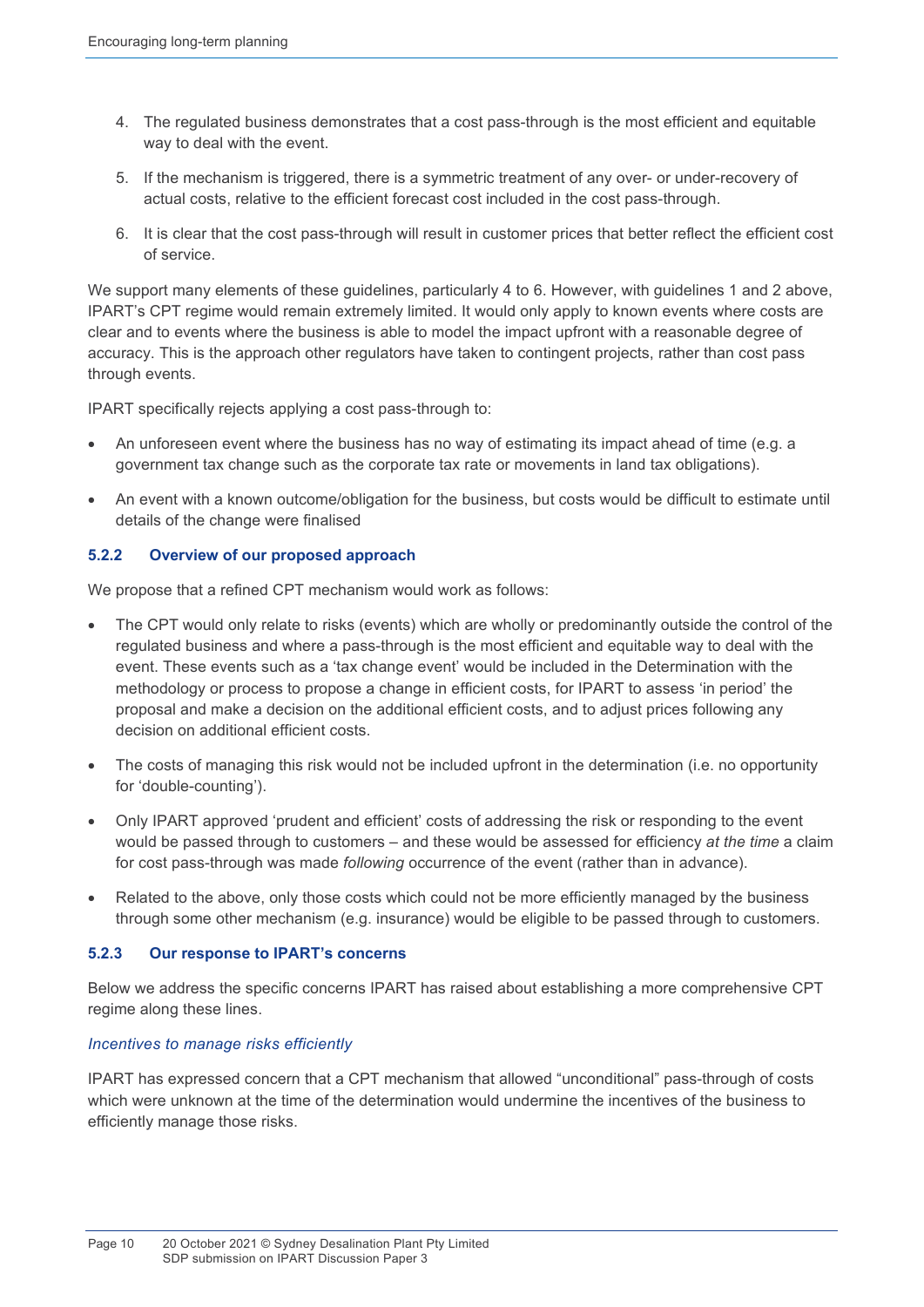However, under our proposed approach:

- The CPT mechanism would only apply to events/risks that are beyond the ability of the business to control or manage. If a risk is not within our reasonable control, allocating the risk to us can mean that customers end up paying more than they should (to compensate us for bearing the risk) or service outcomes are compromised over time (if our management attention is unduly focused on risks we cannot control). Therefore, the CPT regime would not change the incentive for businesses to manage such risks.
- For those events where IPART can determine efficient costs with a reasonable degree of accuracy at the time of the price determination (i.e. the type 1 and 2 events in IPART's guidelines), costs would continue to be 'automatically' passed through if the event (trigger) occurs – as is currently the case.
- For those events where IPART cannot determine their efficient costs at the time of a price determination (e.g. a change in government taxes), IPART would undertake an in-period assessment of the efficiency of any such cost pass-through claim submitted by a regulated business during a regulatory period, in response to a trigger event occurring. This is how the AER cost pass-through mechanism works. As the business would not be compensated for any costs it incurs in responding to such an event not deemed by IPART to be efficient, it will retain a strong incentive to manage the risks efficiently and only efficient costs would be passed through to customers via price adjustments.

The incentive to manage risks efficiently would be reinforced by IPART's proposed guideline 4, which requires the business to demonstrate that a cost pass-through is the most efficient and equitable way to deal with the event.

Our proposed CPT mechanism is consistent with the outcomes of a competitive market and efficient risk management. In competitive markets, where firms consider what risks they are best placed to manage and competition drives firms to adopt efficient risk management strategies, many products and services have terms and conditions that set out how risks are managed. This includes the process for updating prices through time or in response to particular events.

#### *Customers would only face efficient costs*

IPART has also expressed a concern that a CPT mechanism that includes events for which the cost cannot be specified in advance creates the risk that customers will pay too high a price in response to such an event.

However, as noted above, we propose that the pass-through for any event for which costs cannot be determined accurately in advance is instead subject to in-period review by IPART if and when the event occurs. This will ensure that only the efficient costs of responding to the event are reflected in customers' prices.

Our proposal is aimed at ensuring that prices do reflect efficient costs, even in the face of unforeseen or unexpected events beyond the regulated business' control. Continuing to exclude such events from the CPT regime means there is significant scope for the business to make windfall losses (or gains) should an event which is beyond its control occur. This potential for windfall gains and losses would be magnified if an EBSS and CESS were to be introduced, without our proposed amendments to the CPT regime.

#### *Accounting for unknown costs in the determination*

IPART has also suggested that, unlike the AER, ESC and Essential Services Commission of South Australia, the IPART Act requires any potential cost pass-through to be included in the determination (ahead of time), and that the costs to be recovered are known. This would preclude providing for cost passthrough where costs associated with managing the event are subject to an in-period review.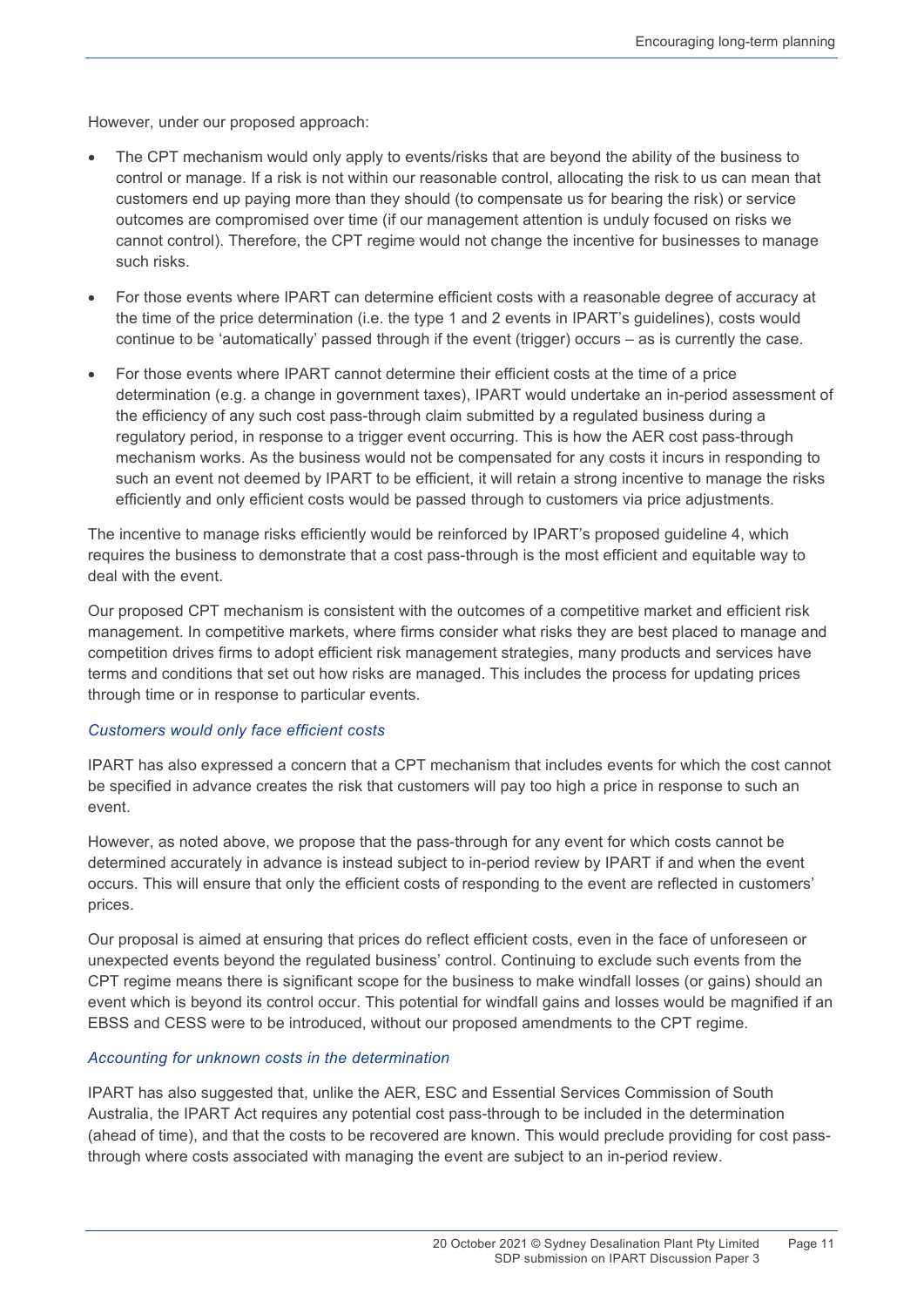However, there are examples where IPART has set prices in a determination and included provision for these prices to be adjusted later within the determination period, rather than the determination being entirely 'self-executing' at the start. For instance, Sydney Water's determination provides that its prices will be adjusted during the determination period to reflect changes arising from an in-period IPART assessment of some of Sydney Water's costs that are not known at the time of the determination – i.e. IPART's subsequent assessment of SDP's prices to Sydney Water. That is, the Sydney Water determination provides a methodology or process for prices to be adjusted when future information becomes available on the costs of providing its services.

Therefore, it would seem feasible for IPART's determination to set out specific CPT events and a process for both how it would assess the efficient costs of these events and then pass these efficient costs into prices if these events occur within the determination period.

We seek clarification from IPART on whether it sees any impediments to this option.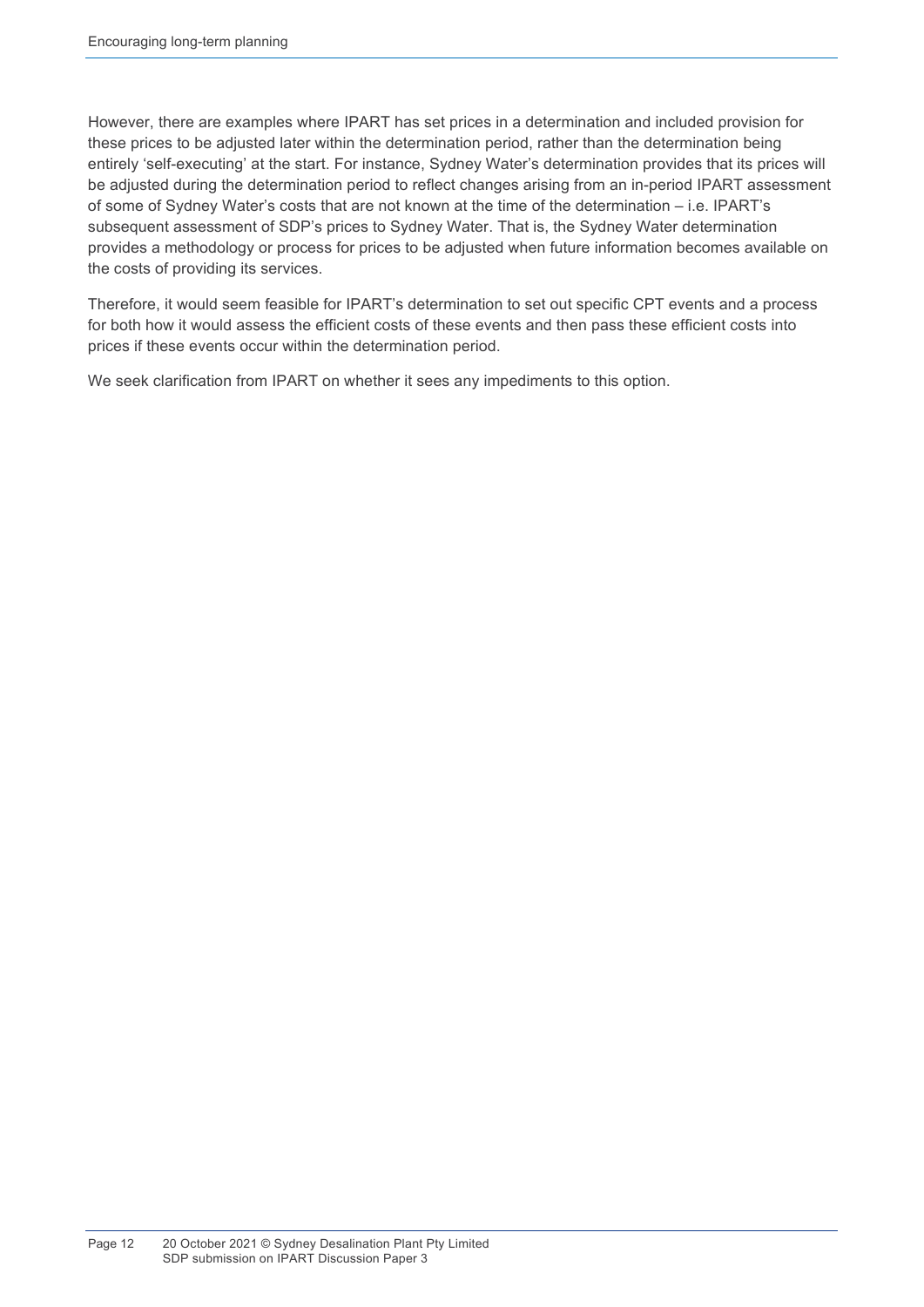# 6. Funding innovation

## **6.1 We support innovation funding in the right circumstances**

Regulated water businesses should conduct appropriate research to innovate and deliver services that maximise value for customers, as would occur in a competitive market. The regulatory framework should incentivise, but also enable businesses to make savings through innovation (including development and implementation of new technologies) so that they can stay at the 'frontier' and achieve the ongoing efficiency savings included in IPART's expenditure allowances.

In its recent report to IPART, CEPA concluded that one of the emerging practices in regulation is for regulators to support innovation by providing funding and/or resourcing for companies to trial innovative approaches they would not otherwise undertake.<sup>[2](#page-16-0)</sup> CEPA outlines the examples of Ofwat, Ofgem and the AER providing explicit allowances for R&D and innovation, and of the AER and the Ontario Energy Board (OEB) establishing innovation 'sandboxes'.

In addition, the Australian Productivity Commission (PC) recently found that economic regulation should allow for R&D investment by water utilities. It considered that statements of obligations on businesses, or similar governing documents, should include an expectation that regulated utilities will invest in research and development activities relevant to their business. This would empower utilities and ensure that economic regulators include associated expenditure when making price determinations.<sup>[3](#page-16-1)</sup>

These practices of other economic regulators and the PC's recent findings recognise that R&D can deliver significant benefits to customers over time, through reduced costs, lower risks and/or enhanced services, but such R&D cannot always be directly linked to short-term cost savings or 'payback' within a regulatory period. Therefore, appropriate expenditure allowances are important for facilitating such activities.

Other urban water businesses, which are larger than SDP and have a broader range of assets and services, have been able to embed R&D activities in their proposed expenditure allowances. For example, appropriate research and innovation is one of the objectives included in Sydney Water's Strategic Asset Management Plan and Hunter Water's 2019 pricing submission noted that it had increased resources to undertake research and strategic planning during the 2016-2020 period.<sup>[4](#page-16-2)</sup> Such activity is necessary to enhance customer outcomes and provide innovative new services.

Over time, we have identified short-term cost minimisation strategies, or 'low hanging fruit', to achieve efficiency savings in operating the plant and pipeline, and these have and will continue to be reflected in our (lower than otherwise) proposed expenditure allowances at price reviews. We are now also focused on identifying activities that reduce risks, enhance services and/or reduce costs to customers over the longerterm. However, identifying these activities imposes a cost on SDP in the short-term, with benefits ultimately flowing to customers through lower costs and/or enhanced services levels in the future.

In the absence of an appropriate allowance for R&D, SDP would be constrained in pursuing such beneficial innovations. This is because SDP is a single asset business, subject to an abatement regime, with no control or certainty over when and how long it operates in certain modes. This means that relative to larger, more diverse businesses such as Sydney Water, we have limited flexibility and scope to pursue innovation

 $\overline{a}$ 

<span id="page-16-0"></span><sup>2</sup> CEPA, Economic regulation of water utilities –research, Final Report for IPART, 30 June 2020, p 10 & pp 47-49. [https://www.ipart.nsw.gov.au/files/sharedassets/website/shared-files/investigation-administrative-how-we-regulate-the-water](https://www.ipart.nsw.gov.au/files/sharedassets/website/shared-files/investigation-administrative-how-we-regulate-the-water-businesses/legislative-requirements/consultant-report-by-ceda-economic-regulation-of-water-utilities-research-june-2020.pdf)[businesses/legislative-requirements/consultant-report-by-ceda-economic-regulation-of-water-utilities-research-june-2020.pdf](https://www.ipart.nsw.gov.au/files/sharedassets/website/shared-files/investigation-administrative-how-we-regulate-the-water-businesses/legislative-requirements/consultant-report-by-ceda-economic-regulation-of-water-utilities-research-june-2020.pdf) 

<span id="page-16-1"></span><sup>3</sup> Productivity Commission, National Water Reform 2020 Final Report, 2021, p 214. https://www.pc.gov.au/inquiries/completed/water-reform-2020/report/water-reform-2020.pdf

<span id="page-16-2"></span><sup>4</sup> For example see: Atkins, Sydney Water Corporation Expenditure and Demand Forecast Review Final Report, 2020, p 56; and Hunter Water, Pricing Proposal to IPART, 1 July 2019, p 29.